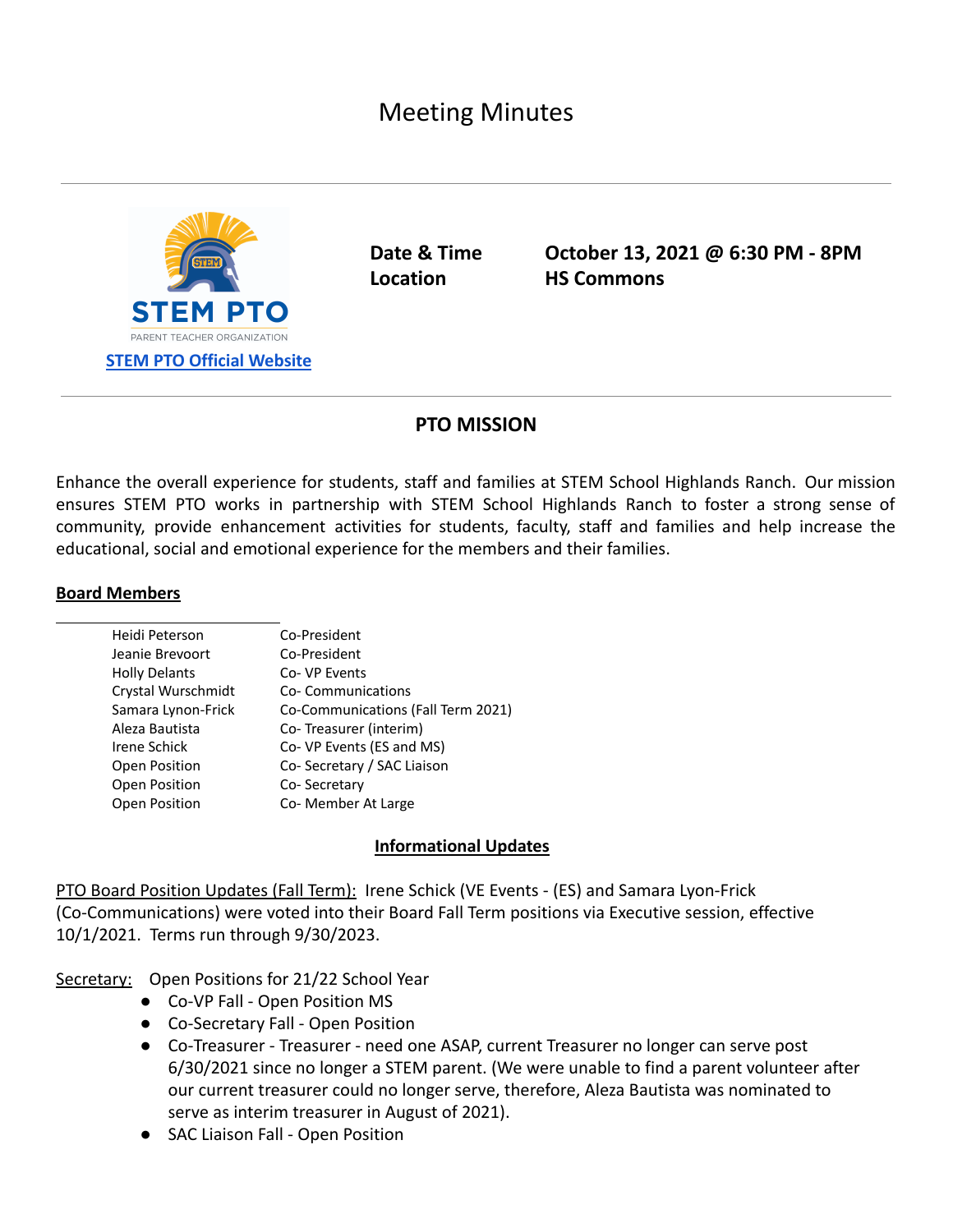# **Agenda Items**

| Call Meeting to Order<br><b>President Read Mission Statement</b><br>$\circ$                                                                                                                                                                                                                                                             | 6:30 PM- 6:35 PM                                                                                     |
|-----------------------------------------------------------------------------------------------------------------------------------------------------------------------------------------------------------------------------------------------------------------------------------------------------------------------------------------|------------------------------------------------------------------------------------------------------|
| Secretary Roll Call Attendance: Heidi, Jeanie, Holly, Aleza, Irene, Mike Stone in attendance<br>O                                                                                                                                                                                                                                       |                                                                                                      |
| Approve Agenda & Minutes (Aleza)<br>October 2021 Agenda Jeanie Motioned, Heidi Second 0 No 0 Abstain<br>$\bigcirc$<br>Review and Approve Unapproved minutes<br>$\circ$<br>September minutes 2021<br>Review open positions/nominations/vote (Irene Schick VP, ES)                                                                        | 6:35 PM- 6:40 PM<br><b>VOTE</b>                                                                      |
| Presidents Report: (Heidi and Jeanie)                                                                                                                                                                                                                                                                                                   | $6:40 - 6:55$ PM                                                                                     |
| Update on BOD meeting<br>$\circ$<br>STEM Gives! Campaign Launch, goals \$75,000 Goal<br>$\circ$<br>Trunk or Treat through Student Government (date, time) 29th 5-8pm<br>$\circ$<br>Goal this year (community, support our teachers and give back to our stakeholders)<br>$\circ$<br>DEI Update (Diversity Event)<br>$\circlearrowright$ |                                                                                                      |
| Co-VP: (Holly)<br><b>Future Events - Volunteers</b><br>$\circ$<br>Restaurant Nights Douglas County reach out<br>O                                                                                                                                                                                                                       | 7:00 - 7:05 PM                                                                                       |
| Co-Communications: (Heidi)<br>Milk Caps for Moola/Box Tops Contest, details Nov 19th Fall/ Spring<br>$\circ$<br>Box tops- update<br>$\bigcirc$                                                                                                                                                                                          | 7:00 - 7:05 PM                                                                                       |
| Hospitality Report: (Jeanie)<br>October 14th - chili lunch - needs<br>O<br>Boo for teachers and staff - Michelle Horne 200 Staff<br>$\circ$                                                                                                                                                                                             | 7:05 - 7:10 PM                                                                                       |
| Treasurer Report: (Aleza)<br><b>Budget review Hospitality</b><br>$\circ$<br>Ongoing Food \$2700 / Teacher Gifts \$1000 TOTAL \$3700<br>Teacher Programs Food \$8200/ Gifts \$2000 TOTAL \$10,200<br>TAW \$5500<br>$\blacksquare$<br>п                                                                                                   | 7:10 - 7:20 PM<br>Events not in Budget Blast off \$1961.50, Pirates Cove \$2733.75, Community Nights |
| Need more accurate number<br>After Prom Boondocks \$35/student 150 minimum (\$5250)<br>$\circ$<br>■ Vote to amend budget<br>Events Pirates Cove (\$2500), Blast Off (\$2000), Community Nights (\$2000)<br>■<br>$\blacksquare$<br>0 Abstain                                                                                             | After Prom from \$1000 to \$3000 Aleza Motioned, Jeanie Second All in Favor 0 No<br><b>VOTE</b>      |